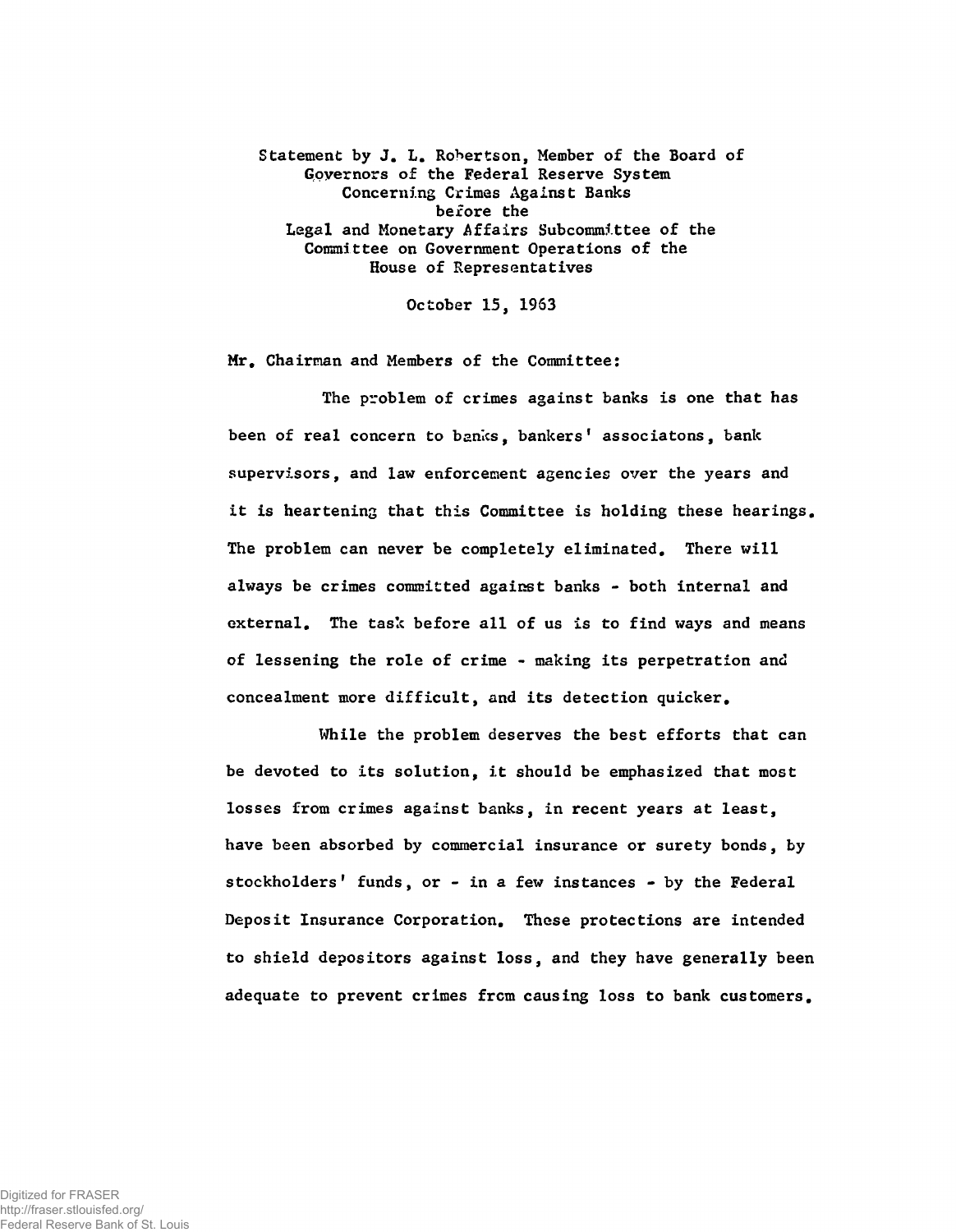In the perspective of history, the principal causes of bank failures have not been crimes against banks. The principal causes have related to the abilities of management and the quality of loans and investments. Therefore, the examiner's work is focused on assets and operations. His chief duty is to ascertain that the statutory and administrative requirements are being complied with and that the lending and investing policies of the bank are such as to minimize the dangers inherent in excessive and hazardous loans, speculative investments, et cetera. The relatively low rate of bank failures in recent years is due at least in part to the better job that bank examiners and supervisors have been doing in this respect.

There is no question that undiscovered shortages exist in some of our banks today. Shortages will always exist in banks to some degree. It is certain that at least a few of the many thousands of bank employees will not be able to resist the temptation to "borrow with the intent of repaying" a little of the money which passes through their hands. It is also certain that there will always be some professional or amateur robbers who will try to "get rich quick" through burglaries and armed attacks on banks.

**- 2 -**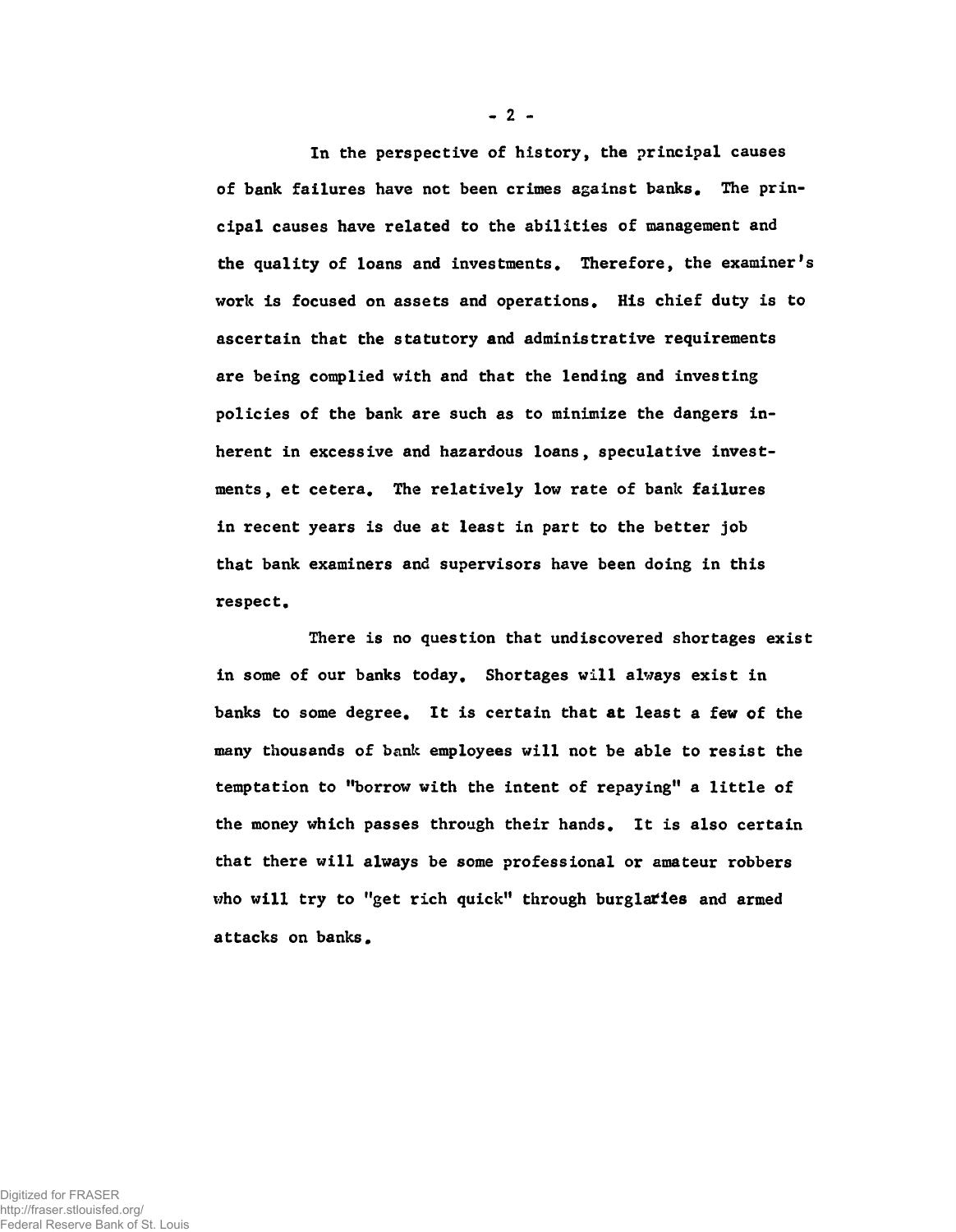Even though there is no major problem in so far as depositors are concerned, the situation is one that cannot be lightly dismissed. The losses that result from crimes against banks are a burden on banks' operations; they weaken the ability of banks to provide maximum service to the community at reasonable cost. Although insurance protection can prevent a particular loss from being disastrous to the bank involved, it can only spread the burden over the whole banking industry and, ultimately, the banking public. Insurance rates must be high enough, in the long run, to cover the risks. As losses increase, insurance rates must rise. Everyone suffers when funds that should serve the community must be paid out in higher insurance premiums to cover losses resulting from crimes.

The officers and directors of each bank have the direct responsibility for preventing and detecting crimes against the bank. Fortunately, methods and techniques are readily available to the individual bank to help it in preventing losses. Training manuals and educational facilities are made available by the American Bankers Association; NABAC, The Association for Bank Audit, Control and Operation; and other industry organizations. The Federal Bureau of Investigation and the Post Office Department also have made major contributions in educating bank

**-3-**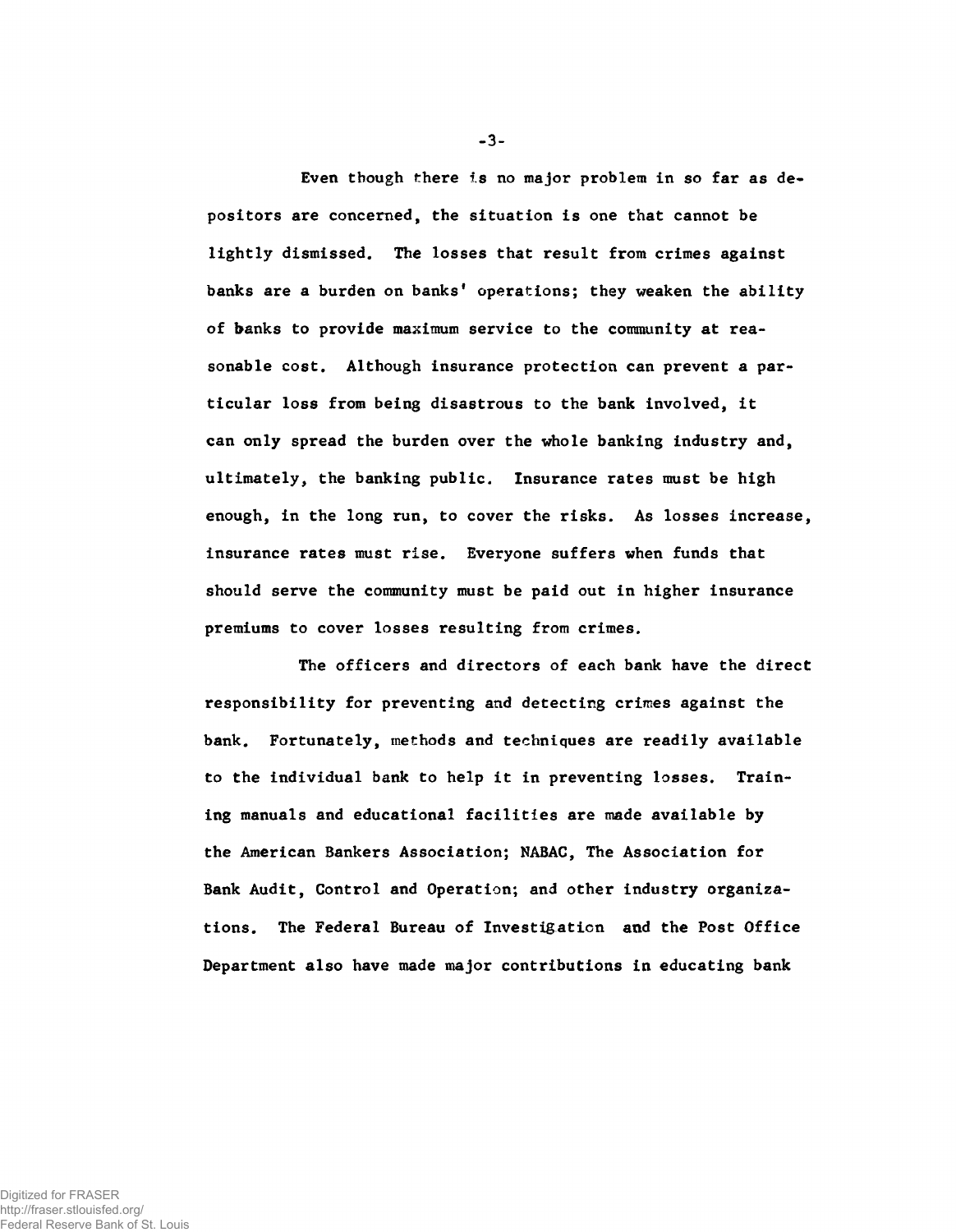officers and employees in ways of preventing various types of crimes that may be committed against banks and aiding in their detection. In addition, manufacturers of vaults and protective equipment have been active in developing and marketing many types of equipment to aid in preventing and detecting crime.

What is the appropriate role of bank supervision? The detection of crime is not the principal duty of bank examiners. Defalcations are often discovered by them, as a result of their tendency to react with suspicion to circumstances that would pass unnoticed by others, and perhaps this is the basis of a popular misconception of the main function of bank examinations.

A bank examination is a fact-finding process designed to verify assets and appraise their value, determine liabilities, measure the adequacy of capital structure, analyze earnings and expenses, ascertain compliance with applicable laws and regulations, and assess the competence of management. A bank examination is not an audit, since as a general practice it does not include detailed checking of entries relating to transactions or direct verification of individual loan and deposit balances. However, as a part of the examination process the examiner reviews the accounting and operating systems of the bank and its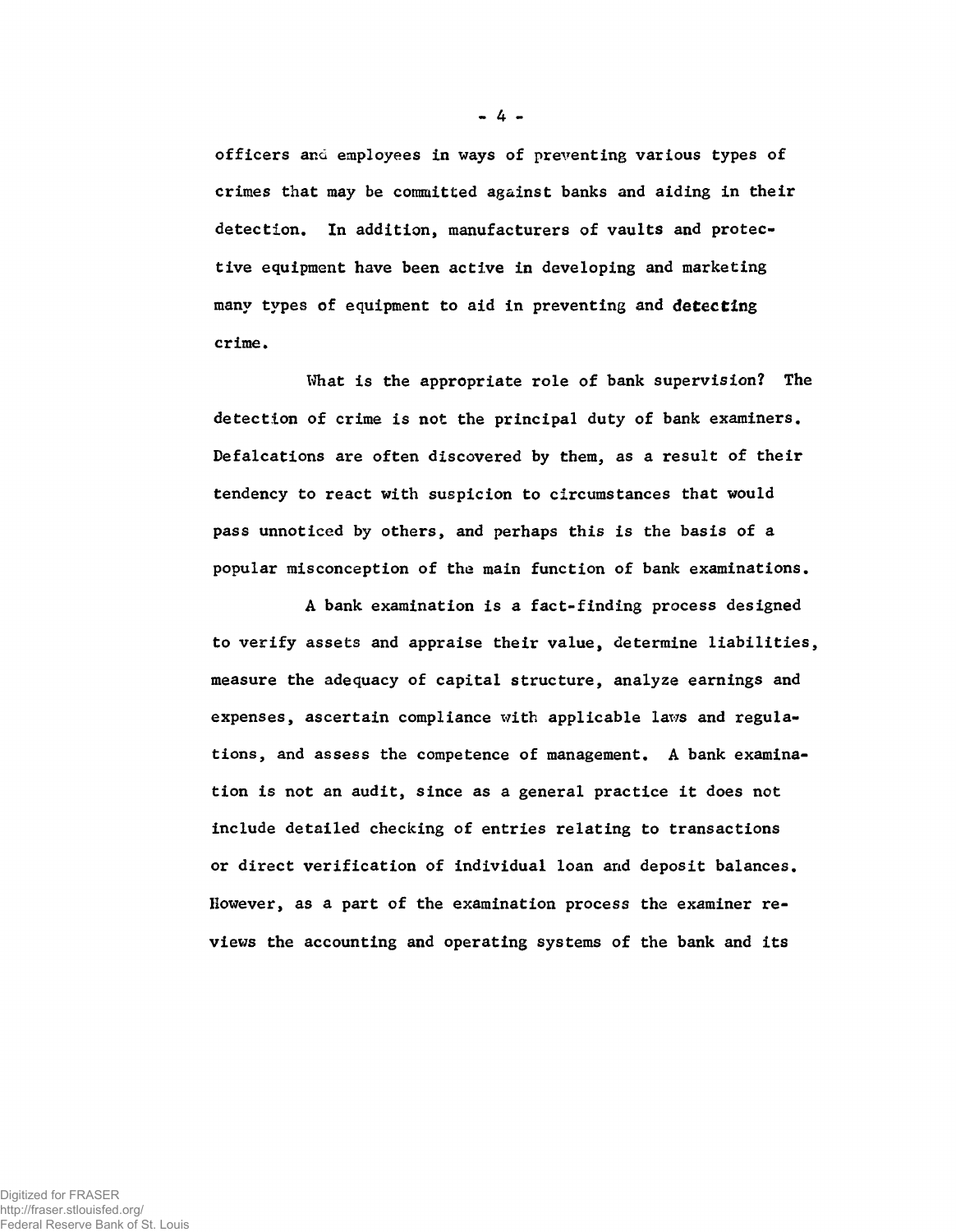program of audit and other internal controls, judges the adequacy of its fidelity bond and other insurance coverage, and makes recommendations for the correction of any deficiencies in these aspects of the bank's operations. The responsibility for providing protection against crimes lies with the bank itself, with such assistance as it may be able to obtain from bank supervisors and other law enforcement authorities.

Bank examiners and supervisors do make intensive efforts to have banks follow sound practices. They urge the adoption of appropriate internal controls and audit programs, rotation of employees, compulsory vacations, and adequate surety and insurance coverage. Basic training in this area is an important part of the curriculum of the Bank Examination School established by the Federal bank supervisory agencies in 1952 and currently conducted cooperatively by the Board of Governors and the Federal Deposit Insurance Corporation. Four 4-week sessions for Assistant Examiners and two 4-week sessions for more experienced examiners are held each year. To date more than 2100 State and Federal examiners and assistant examiners have attended the school. Also in cooperation with the FDIC, seminars to train examiners in the use of appropriate techniques and procedures in the examination of banks utilizing electronic data processing systems were introduced in 1962 with beneficial results and are being continued.

**- 5 -**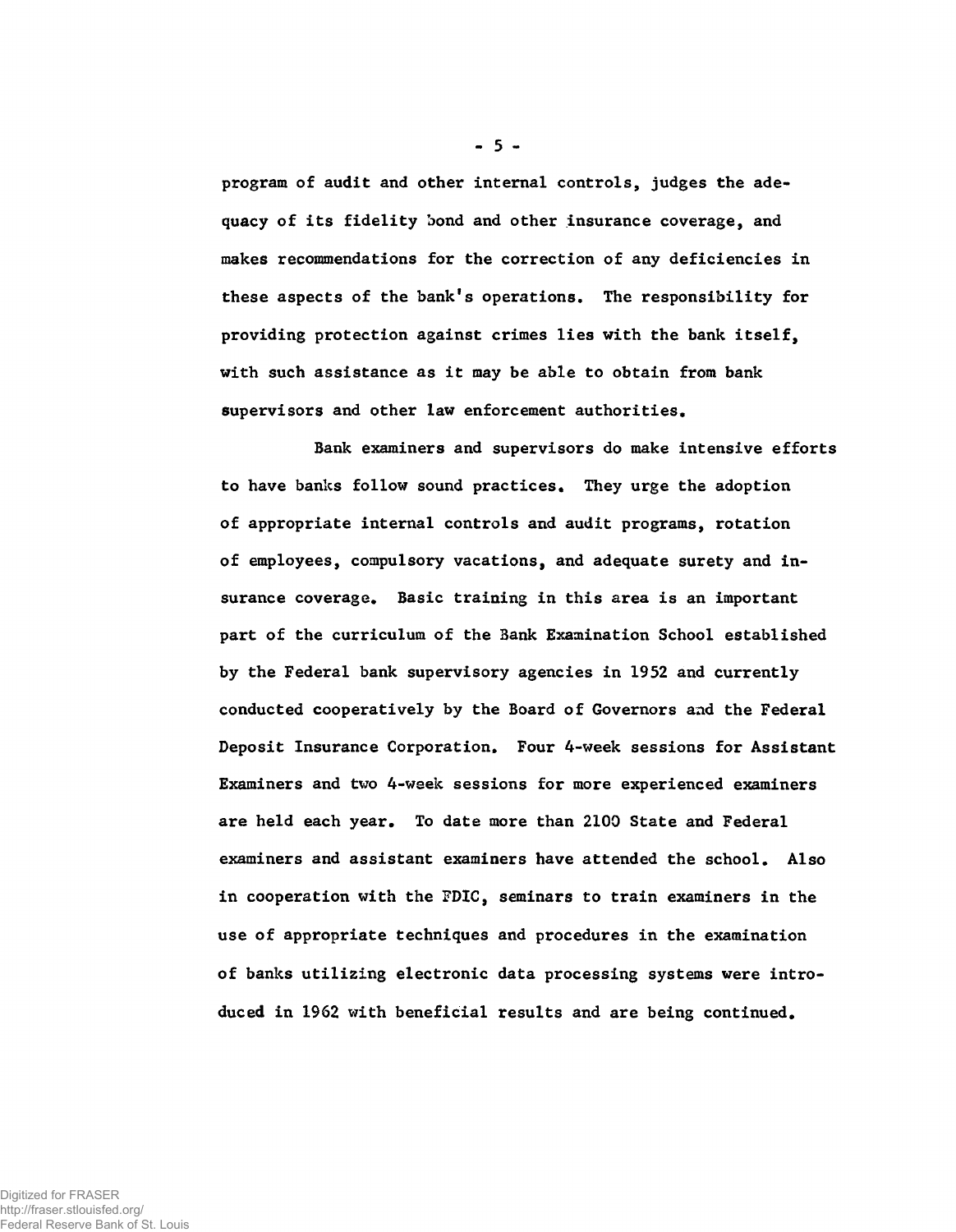The Board of Governors of the Federal Reserve System has responsibility for the supervision and examination of State member banks of the Federal Reserve System. Supervisory examinations are conducted by Federal Reserve Bank examiners, approved by the Board, and are made jointly or independently through cooperative arrangements with the Banking Departments of the several States, It is the Board's established policy to have each State member bank examined at least once in each calendar year. These institutions range from small-tovm banks with a total staff of three or four and less than \$1 million in total assets to large organizations with many branch offices, several thousand officers and employees, and total assets measured in billions.

At one extreme are banks that have small resources and offer a few banking services to their relatively few potential customers; at the other end of the scale are large, highly departmentalized banks that provide a wide range of general and specialized banking and fiduciary services on a national and international basis. The circumstances surrounding the operations of these different institutions necessarily vary widely. It would be extremely difficult to provide uniform rules or regulations that would be suitable to such a variety of conditions. The best means of protecting a particular bank against

 $-6-$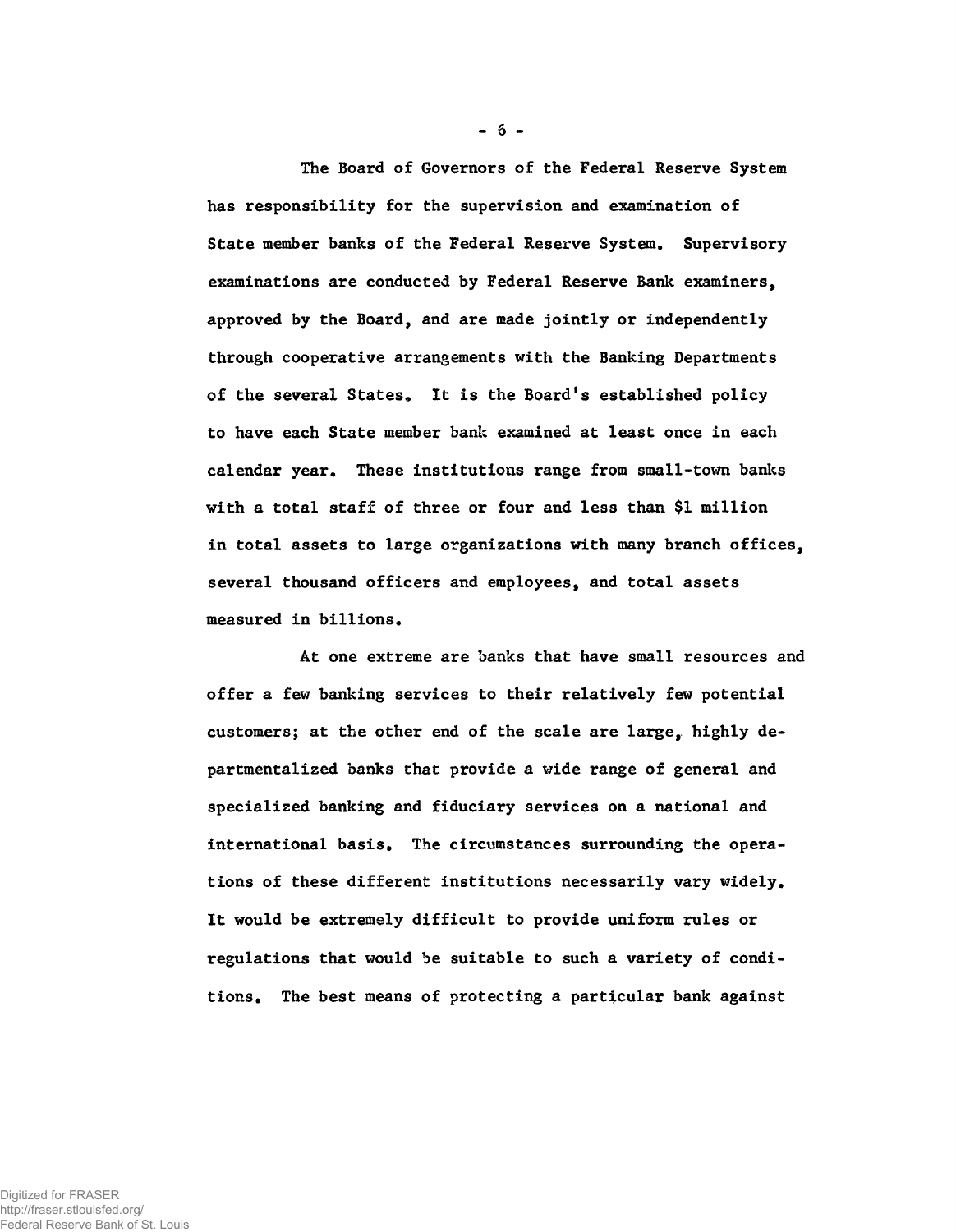crimes necessarily must be decided in the light of the circumstances existing in that particular institution. The management of that institution should be in the best position to select and apply suitable protective measures. The supervisory authorities can best aid in this process by reviewing the job done by the bank's management and by offering helpful advice or suggestions. Since the problem is largely one of alerting and educating bankers to the importance of the problem and the means of meeting it, there is no simple or easy solution. Anything that helps in the process of alerting and educating can be helpful, and hearings such as this can serve a useful purpose in that direction.

Under the Financial Institutions Act of 1957, which was passed by the Senate but not reported out of the House Banking and Currency Committee, the Federal bank supervisory authorities would have been authorized, whenever deemed necessary, to require banks under their supervision to provide audits by qualified independent firms. This Committee may wish to give consideration to a similar provision of law at this time. While such a law would be helpful, the ultimate protection must necessarily lie in the field of education and training, since even independent audits can vary widely in their effectiveness, depending upon the skill with which they are performed.